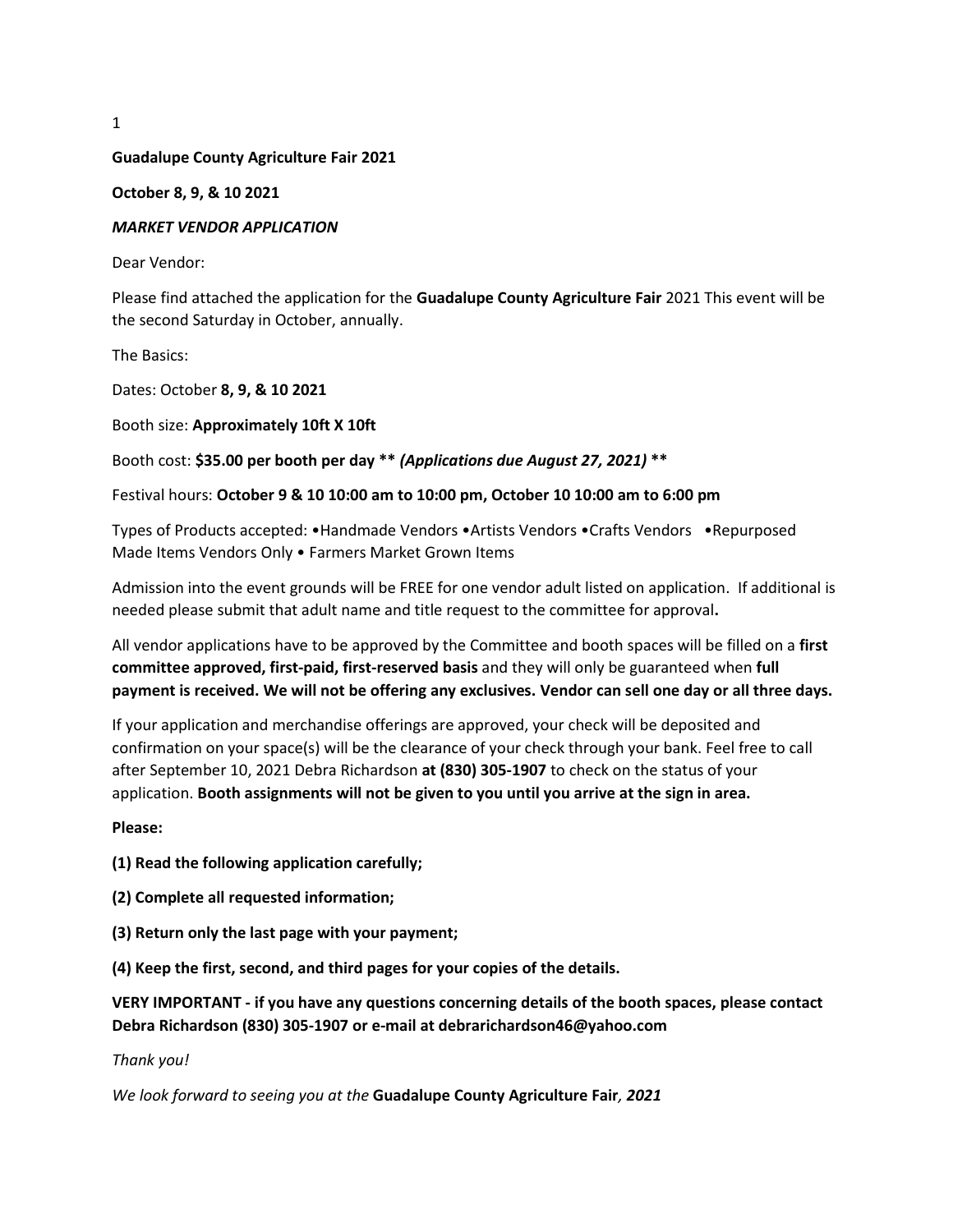## **Vendor Application and Contract**

**1. BOOTH DESCRIPTION**: Each space is approximately 10 feet across and 10 feet deep. All spaces are located outdoors. All vendors will supply their own furnishings - tents, tables, awnings, etc. If your equipment extends past 10'x10' you will be required to rent more than one space.

**2. BOOTH COST:** Booth spaces will be **\$35.00 a day** payable in advance (**NO REFUNDS**). Vendor can attend for one day or multiple days. Booths will be filled on a first committee approved, first-come, first-served basis. Confirmation on your space(s) will be sent to you upon receipt of full payment and pending approval of your merchandise. Your booth assignment will be given to you upon your arrival to the event.

**3. RESTRICTIONS**: **All booths must offer an item to sell. NO sale of beverages will be allowed.** This includes bottled water, lemonade, tea, alcoholic beverages or any other drinks.

**NO** weapons, guns, fireworks, pornographic material, or games of chance will be allowed. Violators will be subject to immediate removal without refund of fees.

We reserve the right to remove exhibits which for any reason are deemed objectionable and also to prohibit any exhibit, which in our judgment, may detract from the general character of the ongoing event. This reservation includes persons, things, conduct, printed matter, or anything that in the opinion of the Guadalupe County Agriculture Fair Committee is objectionable.

There are no exclusives at this event. We will attempt to limit duplications as much as possible but there is no guarantee that there will not be more than one vendor with the same item.

The Guadalupe County Agriculture Fair Committee does not attempt to regulate the price of items sold. Each vendor will determine the price of his or her own merchandise.

## **There will be NO provisions for electricity, water or drainage.**

**4. RAIN POLICY:** The Fair will continue, rain or shine, with no refund of fees. **Exhibitors will be allowed to remain or may leave.** 

## **5. EVENT HOURS AND SET-UP TIME:**

Event Set Up Hours: **Friday, October 8, 2021**, **8:00 a.m. - 10:00 a.m. (Friday is Parade day beware of 10am unload area will be shut for parade route disbanding)**

## **Saturday & Sunday, October 9 & 10, 2021, 8:00 a.m. - 10:00 a.m.**

Event Hours: **Friday, Saturday, October 8 & 9, 1 2021, 10:00 a.m. - 10:00 p.m., Sunday October 10, 2021 10:00 a.m. – 6:00 p.m.** (Can stay longer if patrons are still present)

If you will be delayed in setting up before 10:00am, you MUST contact the Guadalupe County Agriculture Fair to notify us that you will be late. (Failing to notify the Committee office that you will be arriving late will result in your space being sold to the next vendor on the waiting list.) **Vendors WILL NOT be allowed to enter the exhibit area before Thursday, October 10. (Committee members will be on the grounds to assist you on Friday from 8:00am to 10:00am, and Saturday, 8:00am to 10:00am)**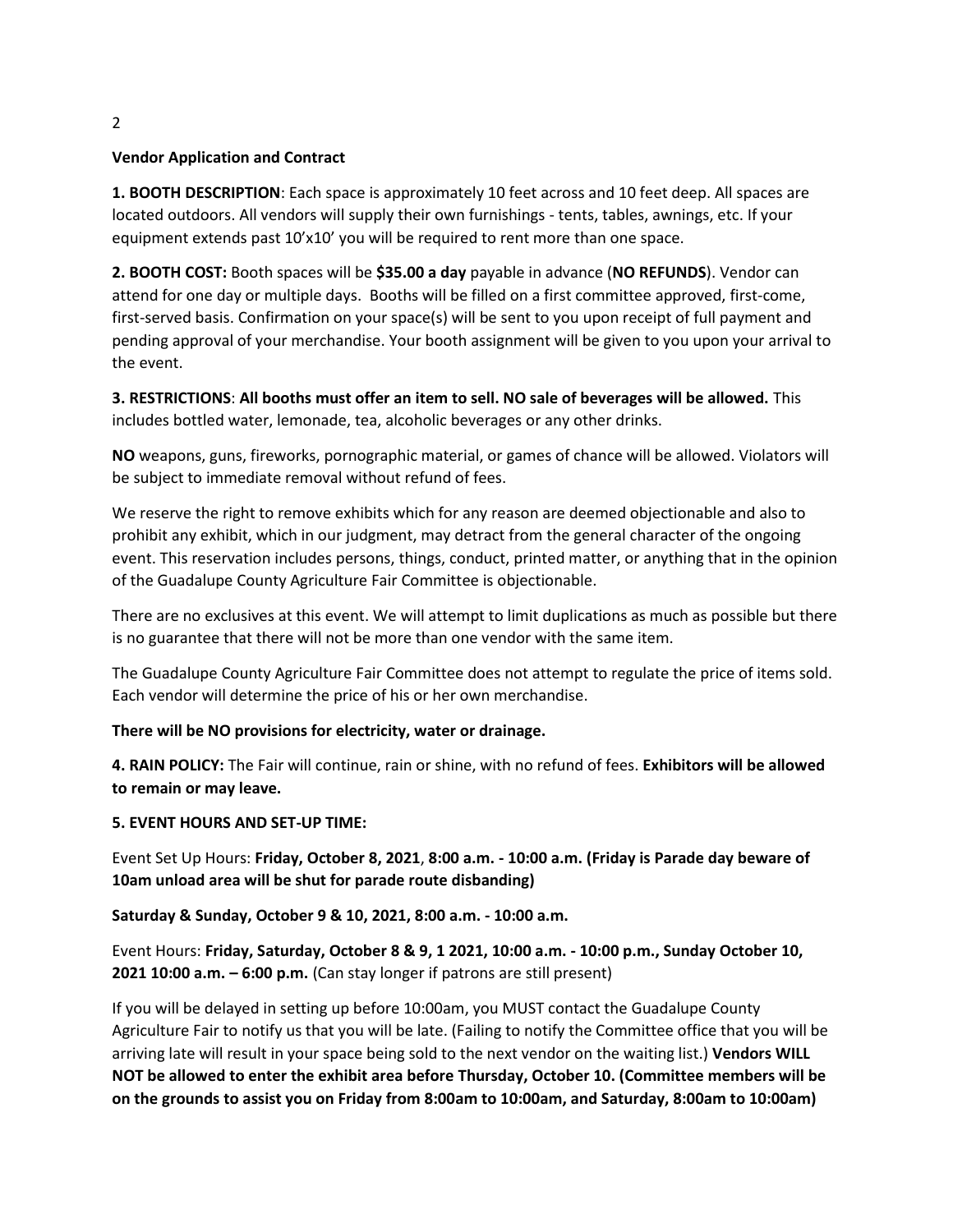Vehicles will be permitted in the area for unloading, but must be removed immediately after the task is completed. Unload, remove your vehicle, and then arrange your merchandise in your booth. No vehicles will be allowed into the exhibit area during event hours. You must park in the area directed by the Guadalupe County Agriculture Fair.

**6. TEAR-DOWN TIME: Approximately 8:00PM**. In order to maintain the integrity of our event, booths must remain set up until the end of the event. Vendors that leave before the end of the event without consent of the event organizer may not be invited to participate in next year's event.

# *Please keep this page for your records and return page 4 and 5.*

3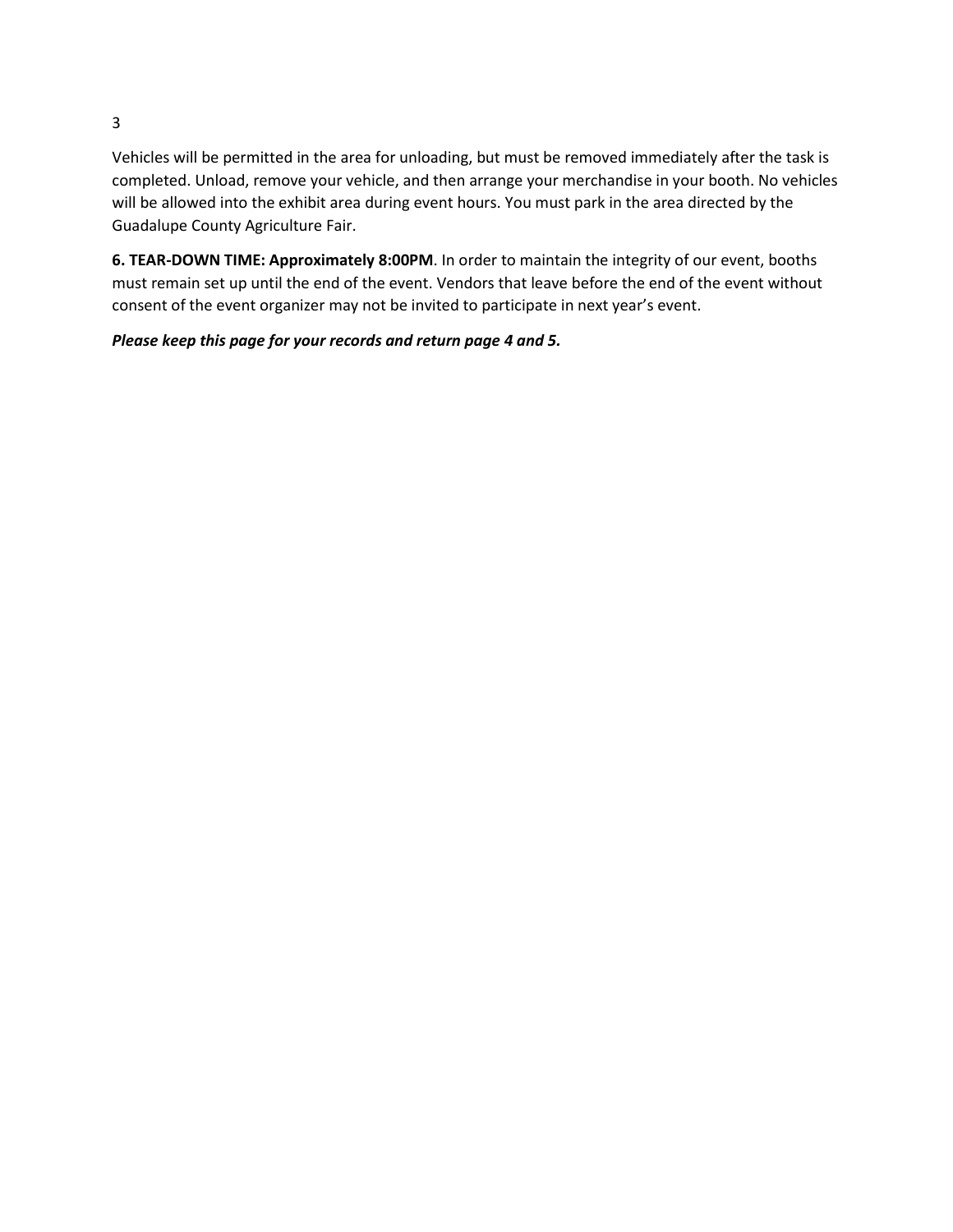## **Vendor Application**

#### **Complete this page and return with full payment to the Guadalupe County Agriculture Fair Committee**

**7**. Guadalupe County Agriculture Fair Committee, City of Seguin, its officers, agents, employees and other representatives, shall not be held liable, and they are hereby released from liability, for any damage, loss, harm or injury to the person or property of the vendor or any of its officers, agents, employees or other representatives, resulting from theft, fire, water, weather, accident or any other cause. The exhibitor shall indemnify, defend and protect the Guadalupe County Agriculture Fair Committee against, and hold and save Guadalupe County Agriculture Fair Committee harmless, from any and all claims, demands, suits, liability, damages, loss, costs, attorney's fees and expenses of whatever kind or nature, which might result from or arise out of any action or failure to act on the part of the exhibitor or any of its officers, agents, employees or other representatives.

**8**. Please attach a photo of your booth and/or items to be sold.

To be accepted, the following form must be completed in its entirety and returned with payment to:

| Debra Richardson                                                                               |
|------------------------------------------------------------------------------------------------|
| Guadalupe County Agriculture Fair                                                              |
| 545 Hickory Forrest Dr                                                                         |
| Sequin, TX 78155                                                                               |
| Make checks payable to Guadalupe County Agriculture Fair. We will accept only CASH, CERTIFIED  |
| CHECKS, or MONEY ORDERS after August 28, 2021. Credit Card booth payments will have a 3% added |
| fee. Call Debra Richardson for processing of a credit card payment.                            |
|                                                                                                |

| NAME:                                                                                                                                                                                                                          | the control of the control of the control of the control of the control of the control of |                                                                                                                      |  |  |
|--------------------------------------------------------------------------------------------------------------------------------------------------------------------------------------------------------------------------------|-------------------------------------------------------------------------------------------|----------------------------------------------------------------------------------------------------------------------|--|--|
|                                                                                                                                                                                                                                |                                                                                           |                                                                                                                      |  |  |
|                                                                                                                                                                                                                                |                                                                                           |                                                                                                                      |  |  |
|                                                                                                                                                                                                                                |                                                                                           |                                                                                                                      |  |  |
| STATE: and the state of the state of the state of the state of the state of the state of the state of the state of the state of the state of the state of the state of the state of the state of the state of the state of the | ZIP:                                                                                      | <u> 1980 - Jan Barnett, mars and de la partie de la partie de la partie de la partie de la partie de la partie d</u> |  |  |
| <b>EMAIL</b>                                                                                                                                                                                                                   |                                                                                           |                                                                                                                      |  |  |

**MERCHANDISE**: Please list all items which you will be displaying or selling during the show. Once you are accepted, you may not display or sell any additional items without the approval of the Vendor Coordinator. Violations of this rule will result in immediate cancellation of any agreement and forfeiture of all rental monies.

\_\_\_\_\_\_\_\_\_\_\_\_\_\_\_\_\_\_\_\_\_\_\_\_\_\_\_\_\_\_\_\_\_\_\_\_\_\_\_\_\_\_\_\_\_\_\_\_\_\_\_\_\_\_\_\_\_\_\_\_\_\_\_\_\_\_\_\_\_\_\_\_\_\_\_\_\_\_\_\_\_\_\_\_\_

Day(s) Vendor will be selling product Oct 8 \_\_\_\_\_\_ Oct 9 \_\_\_\_\_\_\_ Oct 10

Additional Vendor Adult Name and Title

**\* \* \* \* \* \* PHOTO OF YOUR BOOTH MUST BE ATTACHED \* \* \* \* \* \*** 

4